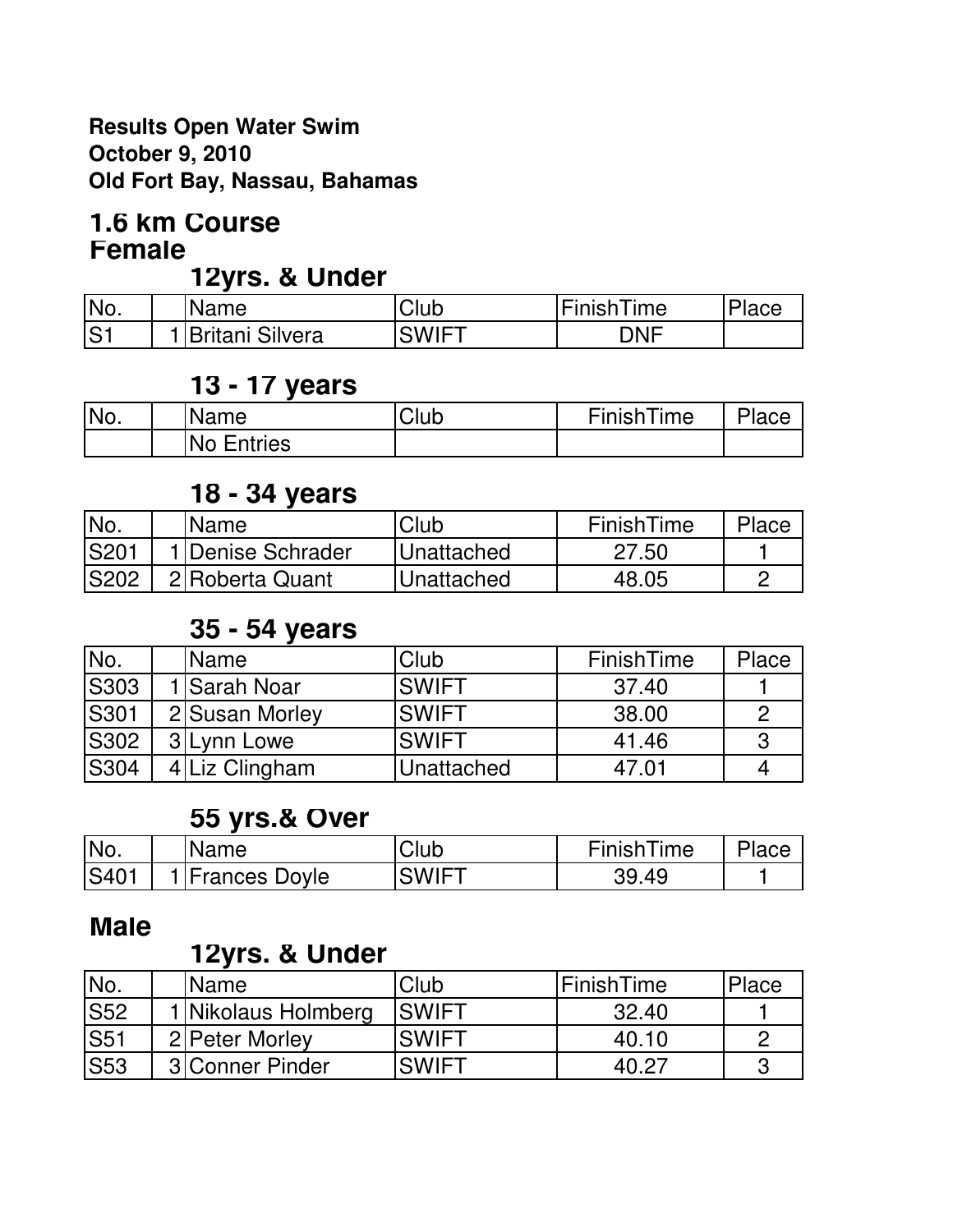## **13 - 17 years**

| INo.         | Name            | Club         | FinishTime | Place |
|--------------|-----------------|--------------|------------|-------|
| <b>IS151</b> | 1 Blair Seymour | <b>SWIFT</b> | 32.45      |       |
| <b>S152</b>  | 2 Logan Tormey  | Unattached   | 46.29      |       |

### **18 - 34 years**

| INo.        | Name                 | <b>Club</b> | FinishTime |  |
|-------------|----------------------|-------------|------------|--|
| <b>S251</b> | <b>Batisle Ogier</b> | Jnattached  |            |  |

## **35 - 54 years**

| No.  | Name                   | Club              | FinishTime | Place          |
|------|------------------------|-------------------|------------|----------------|
| S351 | 1 Mark Davies          | <b>SWIFT</b>      | 28.00      |                |
| S352 | 2 Carlos D'Alessandro  | <b>SWIFT</b>      | 30.54      | $\overline{2}$ |
| S353 | 3 David Slatter        | <b>Barracudas</b> | 31.15      | 3              |
| S354 | 4 Simon Townend        | Unattached        | 32.32      | 4              |
| S355 | 5 James Nottage        | Unattached        | 32.32      | 4              |
| S356 | 6Dale Winner           | <b>SWIFT</b>      | 32.55      | 5              |
| S357 | 7 Richard Pyfrom       | <b>SWIFT</b>      | 34.16      | 6              |
| S358 | 8 Paul Davis           | Unattached        | 37.31      | $\overline{7}$ |
| S359 | 9 Harold Munnings      | <b>SWIFT</b>      | 44.23      | 8              |
| S360 | 10 Mitchell Cartwright | Unattached        | 45.20      | 9              |
| S361 | <b>Mike Tormey</b>     | Unattached        | 49.13      | 10             |

# **55 yrs.& Over**

| No.         | Name                  | Club              | FinishT<br>$T$ ime |  |
|-------------|-----------------------|-------------------|--------------------|--|
| <b>S451</b> | <b>IPercy Knowles</b> | SWIF <sup>7</sup> |                    |  |

#### **5 km Course Female**

### **12yrs. & Under**

| No. | Name           | Club         | FinishTime | Place |
|-----|----------------|--------------|------------|-------|
| – − | Tremaine Allen | <b>SWIFT</b> | וי ?∙י     |       |

# **13 - 17 years**

| No.              | Name             | Club         | FinishTime | Place |
|------------------|------------------|--------------|------------|-------|
| L <sub>101</sub> | 1   Laura Morley | <b>SWIFT</b> | 1:17.24    |       |
| L <sub>102</sub> | 2 Abigail Lowe   | <b>SWIFT</b> | 1:30.33    |       |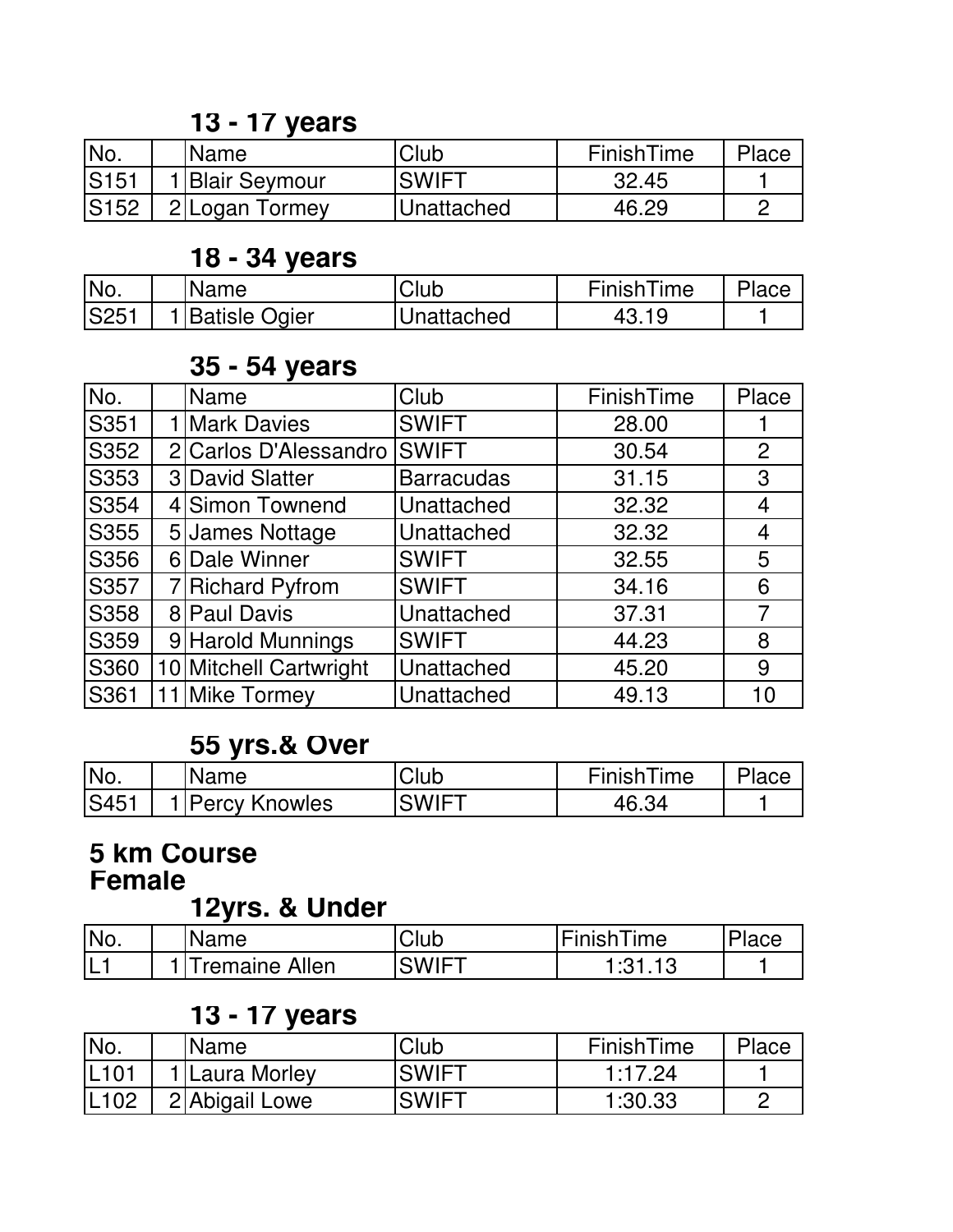| IL <sub>103</sub> | 3 Crystal Rahming | SWIF <sup>-</sup> | :33.0]  |  |
|-------------------|-------------------|-------------------|---------|--|
| IL104             | 4 Celine Thompson | SWIFT             | 1 46 54 |  |

## **18 - 34 years**

| IN <sub>o</sub> . | Name              | Club       | FinishTime |  |
|-------------------|-------------------|------------|------------|--|
| IL201             | 1 Barbara Bernard | Unattached | <b>DNF</b> |  |

### **35 - 54 years**

| 'No.             | <b>Name</b>               | Club               | FinishTime | Place |
|------------------|---------------------------|--------------------|------------|-------|
| L301             | 1 Joie Lamare             | <b>SWIFT</b>       | 1:46.31    |       |
| L <sub>302</sub> | 2 Katherine Bowers        | <b>SWIFT</b>       | 1:49.42    |       |
| L <sub>303</sub> | <b>3</b> Rochelle Newbold | <b>IUnattached</b> | <b>DNF</b> |       |

## **55 yrs.& Over**

| No. | Name         | Club | $T$ ime<br>Finish | $\mathbf{D}$<br>ιαυτ |
|-----|--------------|------|-------------------|----------------------|
|     | ntreis<br>NΟ |      |                   |                      |

## **Male**

## **12yrs. & Under**

| 'No.            | Name               | Club          | l FinishTime | 'Place |
|-----------------|--------------------|---------------|--------------|--------|
| L5 <sup>1</sup> | 1 Zach Moses       | <b>SWIFT</b>  | 1:16.34      |        |
| L52             | 2 Nicholas Rahming | <b>ISWIFT</b> | <b>DNF</b>   |        |

## **13 - 17 years**

| No.              | <b>Name</b>          | Club          | FinishTime | Place |
|------------------|----------------------|---------------|------------|-------|
| L <sub>151</sub> | 1 Anibal Hernandez   | <b>SWIFT</b>  | 1:16.51    |       |
| L <sub>152</sub> | 2 Jemarco Armbrister | <b>ISWIFT</b> | 1:30.16    |       |
| L <sub>153</sub> | 3 Donovan Higgs      | <b>ISWIFT</b> | 1:30.59    | -3    |
| L154             | 4 Bruce Hall         | <b>SWIFT</b>  | <b>DNF</b> |       |

### **18 - 34 years**

| IN <sub>o</sub>  | Name          | <b>Club</b>       | FinishTime | Place |
|------------------|---------------|-------------------|------------|-------|
| L251             | 1 Lee McCoy   | Unattached        | 1:31.32    |       |
| L <sub>252</sub> | 2 Nigel Rouse | <b>Barracudas</b> | 1:36.18    |       |

### **35 - 54 years**

| IN <sub>o</sub><br>$\sim$<br>ime<br>$\sim$<br>- i k<br>.<br>iul |
|-----------------------------------------------------------------|
|-----------------------------------------------------------------|